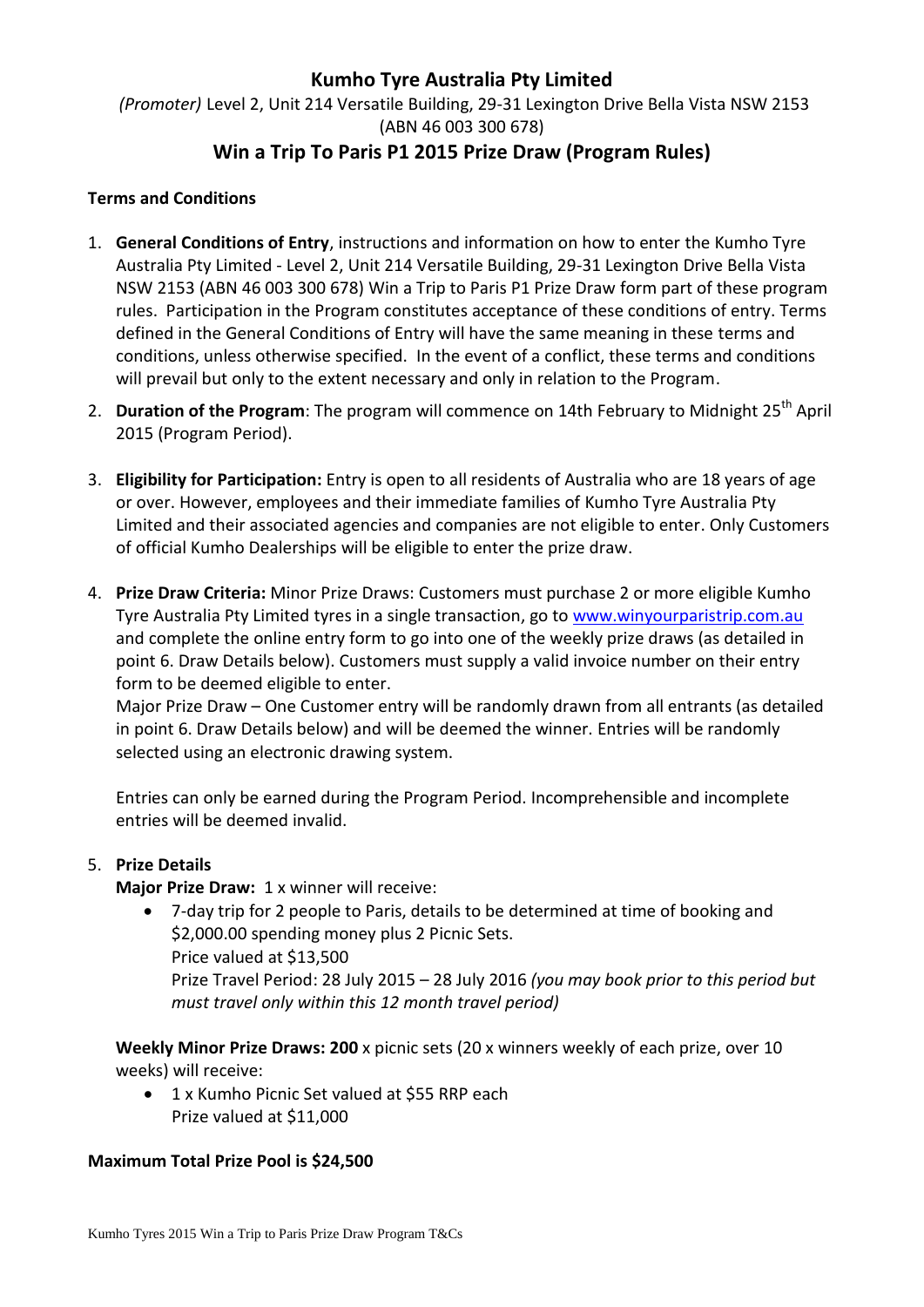6. **Draw Details: Draw Details:** The Prize Draws will be conducted at Kumho Tyre Australia Pty Limited, Level 2, Unit 214 Versatile Building, 29-31 Lexington Drive Bella Vista NSW 2153 (ABN 46 003 300 678) at 11am on the below dates:

| Kumho Tyres P1 2015 Win a Trip to Paris - Schedule of Prize Draws<br><b>Minor Prize Draws</b> |                       |                        |
|-----------------------------------------------------------------------------------------------|-----------------------|------------------------|
| Prize Draw #                                                                                  | <b>Entry Period</b>   | Prize Draw Date        |
| 1                                                                                             | $14/02/15 - 20/02/15$ | 24/02/15               |
| 2                                                                                             | $21/02/15 - 27/02/15$ | 3/03/15                |
| 3                                                                                             | $28/02/15 - 6/03/15$  | 10/03/15               |
| 4                                                                                             | $7/03/15 - 13/03/15$  | 17/03/15               |
| 5                                                                                             | $14/03/15 - 20/03/15$ | 24/03/15               |
| 6                                                                                             | $21/03/15 - 27/03/15$ | 31/03/15               |
| 7                                                                                             | $28/03/15 - 3/04/15$  | 7/04/15                |
| 8                                                                                             | $4/04/15 - 10/04/15$  | 14/04/15               |
| 9                                                                                             | 11/04/15 - 17/04/15   | 21/04/15               |
| 10                                                                                            | $18/04/15 - 25/04/15$ | 28/04/15               |
| Major Prize Draw                                                                              |                       |                        |
| Prize Draw #                                                                                  | <b>Entry Period</b>   | <b>Prize Draw Date</b> |
| 1                                                                                             | 14/02/15 - 25/04/15   | 28/04/15               |

- 7. **Notification of winners:** Winners will be notified by telephone and email within 2 days of the minor and major prize draw and winners names will be published on [www.kumho.com.au](http://www.kumho.com.au/) within 2 days of the draw, for a minimum of 28 days.
- 8. **Second Chance Draw:** A 2<sup>nd</sup> Chance Draw will be conducted for any unclaimed prizes at 11am on Tuesday 28th July 2015. Winners (if any) will be notified by telephone and email within 2 days of the prize draw and winner's names will be published on [www.kumho.com.au](http://www.kumho.com.au/) within 2 days of each draw, for a minimum of 28 days.
- 9. **Transferring Prize Draw Entries:** Reward Entries are not transferable under any circumstances.

#### **GENERAL CONDITIONS OF ENTRY**

- 1. These conditions of entry apply in relation to all Programs for authorised Kumho Tyre Australia Pty Limited Dealers and their staff, run by Kumho Tyre Australia Pty Limited. The Program Rules terms and conditions provided for each Program will be in addition to these General Conditions of Entry. If there is an inconsistency between these General Conditions of Entry and the Program Rules' conditions of entry, the Program Rules conditions of entry will prevail but only to the extent necessary and only in relation to that Program.
- 2. Instructions and information on how to enter form part of the Program Rules. Participation in any Program constitutes acceptances of the Program Rules.
- 3. The period for each Program is specified at the commencement of the Program and is based on a calendar month or calendar quarter, unless otherwise stated.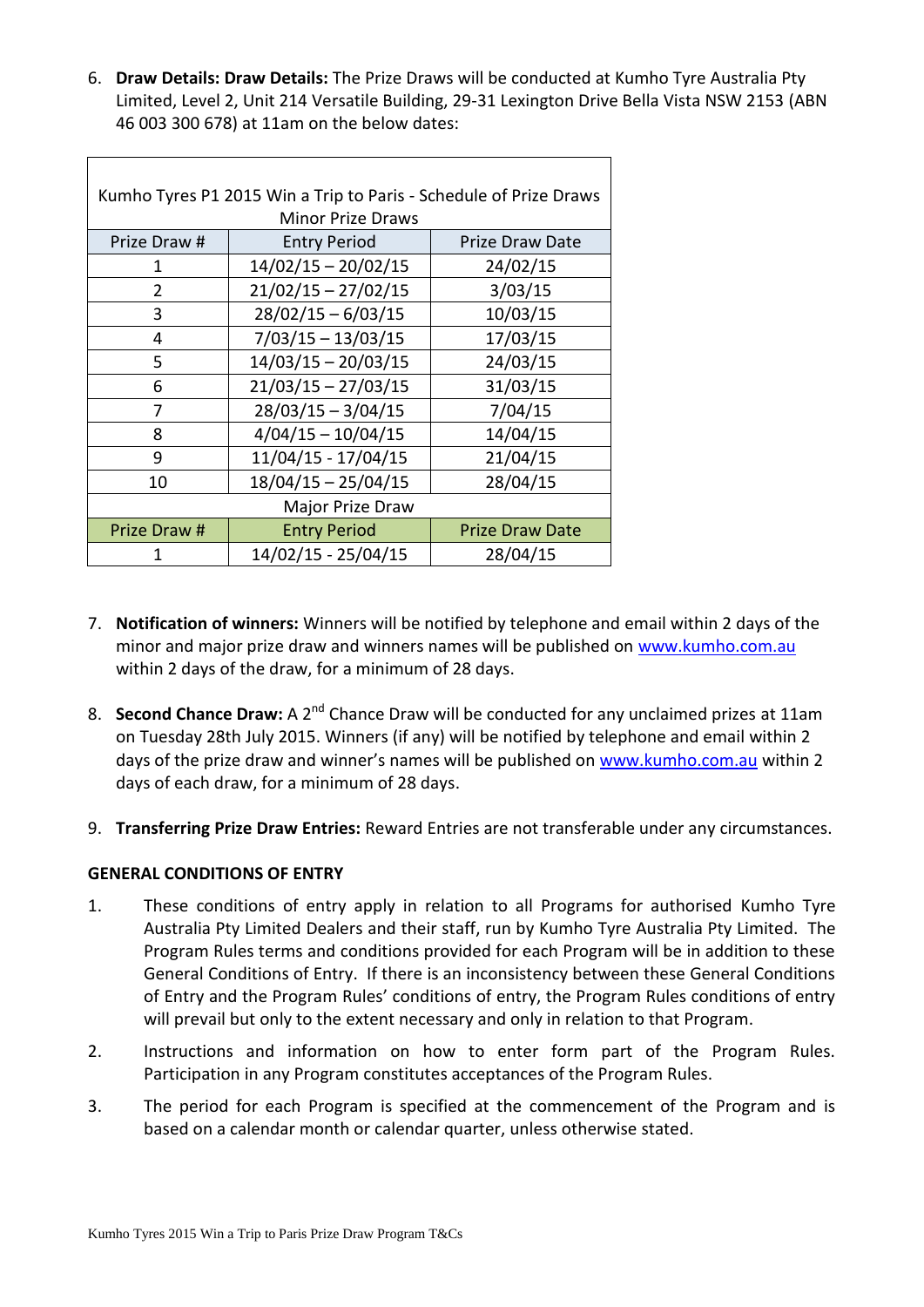## **Rewards / recognition**

- 4. Program Rewards cannot be exchanged, transferred or redeemed for cash. If a Reward, or element of a Reward, is unavailable for any reason, Kumho Tyre Australia Pty Limited reserves the right to substitute another reward of equal or greater value for that reward, or element of it, subject to the approval of any relevant authority.
- 5. Any Reward or element of a Reward not taken by the time specified by Kumho Tyre Australia Pty Limited will be forfeited.
- 6. All expenses associated with taking or accepting a Reward, including any travel related expenses not expressly stated, are the responsibility of the recipient.
- 7. If a Reward is given in the form of a third party voucher, the use of the voucher is subject to terms and conditions imposed by the third party (including any relevant expiry date).
- 8. The recipient and any other participants in taking a Reward may be required to sign an acknowledgement of risk and waiver of liability for each Reward and acknowledge that the specified Program Rewards are inherently dangerous, and if they choose to participate they will do so at their own risk. In particular, a reasonable level of health and fitness may be required. Kumho Tyre Australia Pty Limited reserves the right to preclude participation of anyone refusing to sign the acknowledgement / waiver or any person who is suffering from asthma, epilepsy, significant back or neck problems, physical or mental disabilities, or is pregnant or not able to participate in any element of a Reward for their own or anyone's safety.
- 9. Rewards will be delivered to the winners address as specified on their entry form.
- 10. Only damaged or defective goods reported in writing (via post or email) within three days of receipt will be considered valid for exchange or return. Goods cannot be replaced after this 3 day period unless under a manufacturer's warranty.

#### **Taxation**

- 11. Prize recipients are responsible for any tax associated with receiving any Reward. Most Rewards are assessable in the hands of the recipient. Tax may be payable on the market value of the assessable Reward irrespective of whether that Reward could be converted into cash or the recipient could obtain the market value of the Reward if re-sold.
- 12. Neither Kumho Tyre Australia Pty Limited nor its related companies are qualified tax advisers and we do not accept any responsibility or liability for the validity of information provided in relation to these matters. Participants should ensure that appropriate professional advice and assistance is obtained in relation to taxation. Except as expressly provided for, neither Kumho Tyre Australia Pty Limited nor its related bodies corporate accept any liability or responsibility to reimburse, in part or full, any amount of tax involved.

#### **Audit**

- 13. Kumho Tyre Australia Pty Limited reserves the right to audit any Dealer relating to any Program and/or reported data and information at any time for any reason and in any manner it sees fit. The Dealer will cooperate fully with Kumho Tyre Australia Pty Limited in the audit process.
- 14. Kumho Tyre Australia Pty Limited reserves the right to invalidate any Rewards earned or recognitions given during a Program affected by inaccuracies or errors discovered through the audit.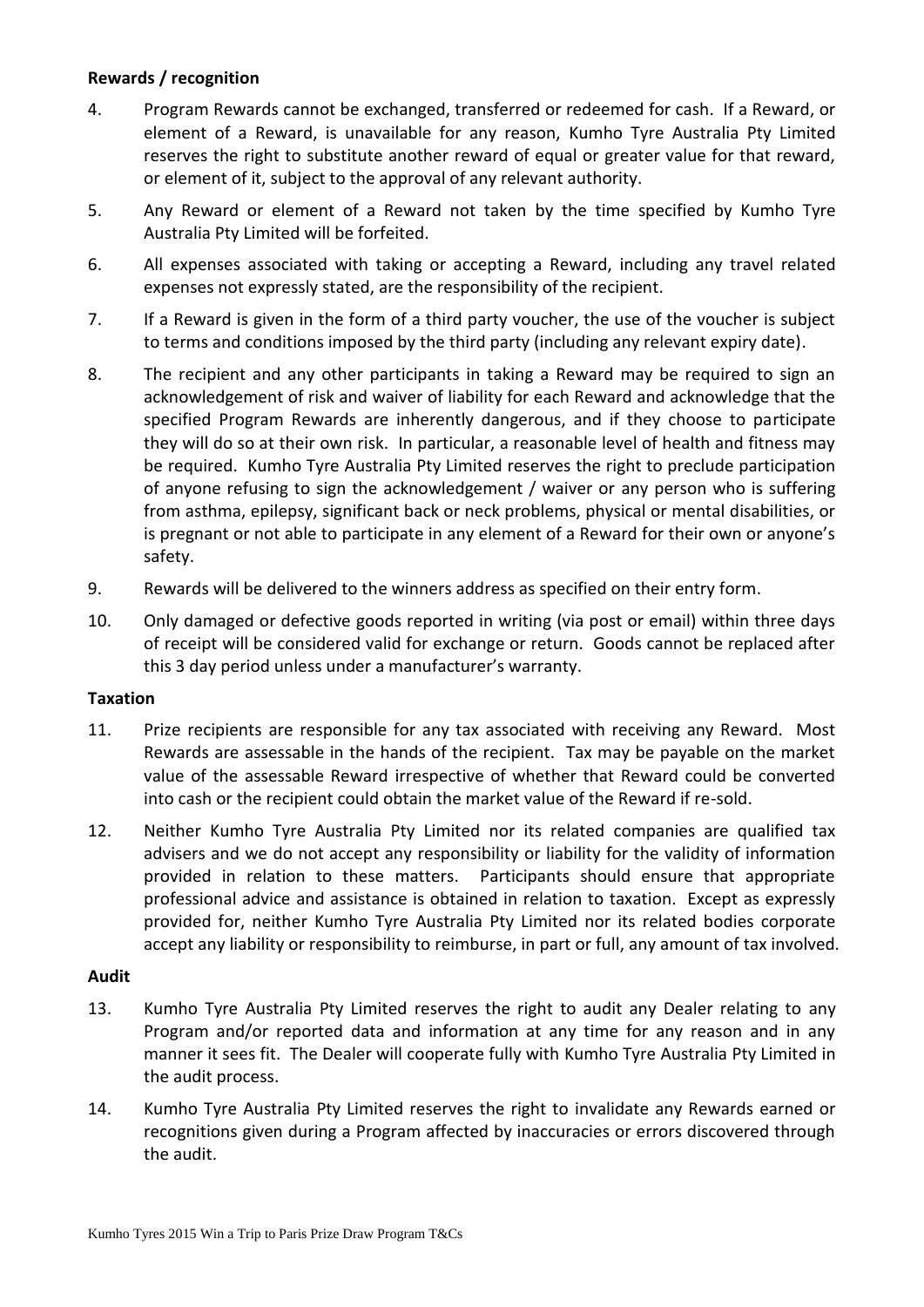## **Disqualification**

- 15. If a participant:
	- (a) provides inconsistent, inaccurate or unverifiable information;
	- (b) does not comply with Kumho Tyre Australia Pty Limited policies and procedures or the Program Rules;
	- (c) is, or is reasonably suspected of being, in breach of laws relevant to the operation of the Dealer's business;

the participant may, at Kumho Tyre Australia Pty Limited sole discretion, be excluded from participation in any Programs running at the relevant time.

16. If a participant is disqualified from a Program, they will not be entitled to any Rewards under that Program and if a Reward has already been distributed under a Program from which they are disqualified, the Dealer and/or participant must immediately at the request of Kumho Tyre Australia Pty Limited return all Rewards given to that Dealer and/or a participant. Kumho Tyre Australia Pty Limited reserves the right to charge a Dealer and/or participant personally for any Rewards or recognition found to have been obtained by misrepresentation or fraud.

#### **Variation**

- 17. The Rewards are offered at the absolute discretion of Kumho Tyre Australia Pty Limited and Kumho Tyre Australia Pty Limited reserves the right to withdraw, cancel, vary or in any way change at any time without notice, the eligibility criteria and/or the Rewards offered under a Program pending relevant Regulatory Authority approval.
- 18. Kumho Tyre Australia Pty Limited reserves the right, in its absolute discretion, to vary at any time any Program Rules, including these conditions of entry. Unless otherwise specified by Kumho Tyre Australia Pty Limited, all such variations shall be deemed to operate retrospectively. Subject to Regulatory Authority approval.
	- 19. Notice of any change to these conditions of entry may be announced by Kumho Tyre Australia Pty Limited in writing and communicated at www.kumho.com.au.
	- 20. Kumho Tyre Australia Pty Limited will not be liable for any loss or damage suffered or sustained by participants resulting from any withdrawal, cancellation, variation or change.

#### **General**

- 21. Kumho Tyre Australia Pty Limited interpretation of the Program Rules, including determining eligibility for Rewards, will be final and binding. All decisions are final and no correspondence will be entered into.
- 22. Kumho Tyre Australia Pty Limited will have no liability to participants because of the availability, and/or inability of Kumho Tyre Australia Pty Limited or a third party to supply, parts and accessories for sales purposes by participants for whatever reason. Such event is not a basis for variation of the Program Rules.
- 23. Kumho Tyre Australia Pty Limited is not responsible for any problems or technical malfunction of any telephone network or lines, computer on-line systems, computer equipment, software, technical problems or traffic congestion on the Internet or at any web site, or any combination thereof, including any injury or damage to participants or any other person's computer related to or resulting from participation in or down-loading any materials in a Program. If any Program is not capable of being conducted due to circumstances beyond Kumho Tyre Australia Pty Limited control, including due to any